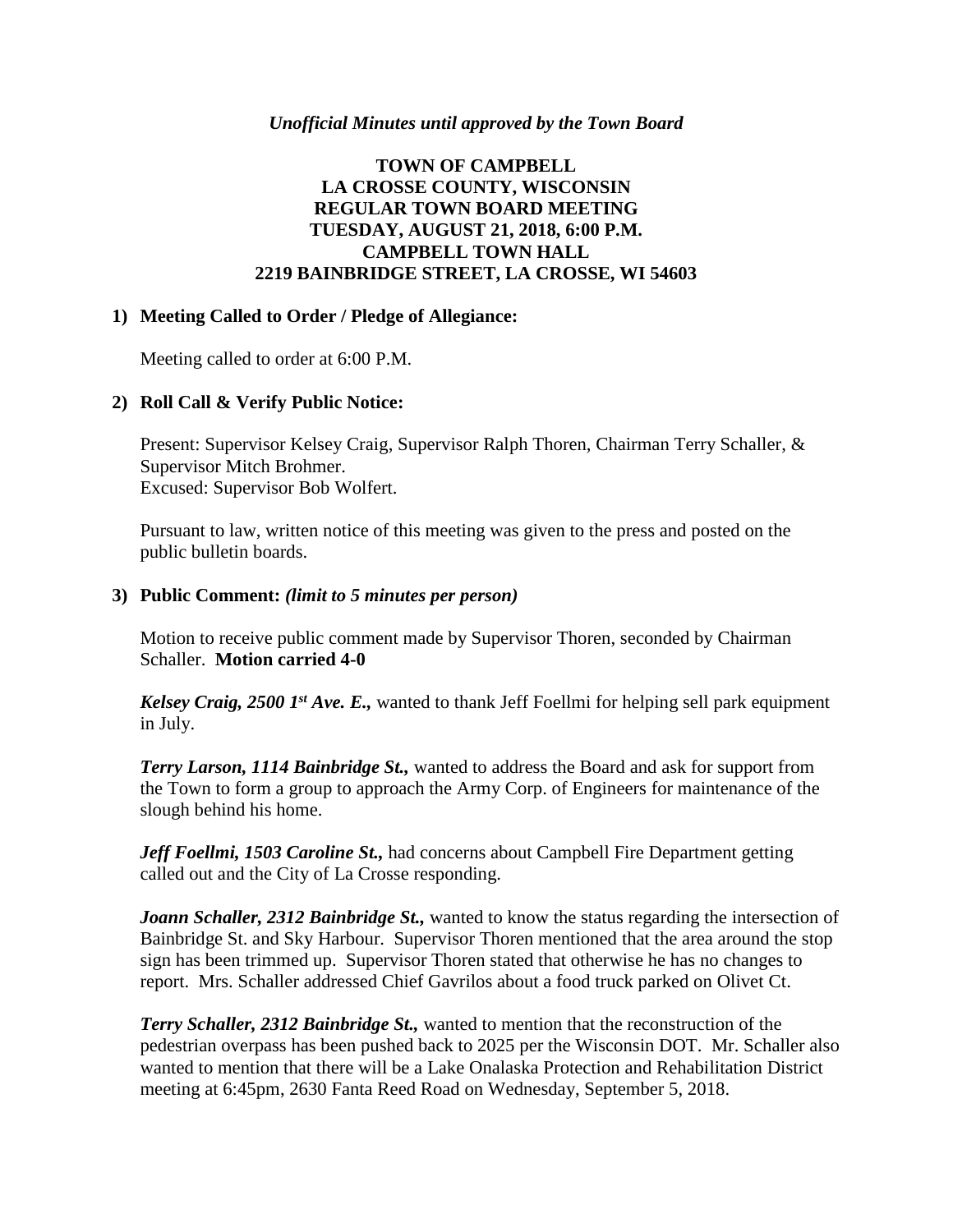*Bruce Becker, 3111 Lakeshore Dr.,* asked Clerk Hawkins why the Special Board Meeting on August 13, 2018 was not posted. Clerk Hawkins stated that it was posted on the Town Website and the Town bulletin board which meets the statutory requirements. Mr. Becker also asked Supervisor Thoren about the block paved on La Crescent St. Mr. Becker also asked Supervisor Thoren if the alleys would be worked on this summer yet. Supervisor Thoren stated he is going to try and do one or two this year yet. Mr. Becker also asked if there is a priority list for the street project grant and which roads are going to be done first.

*Lee Weis, 100 Church Dr.,* asked Supervisor Thoren about patching roads this year. Supervisor Thoren stated there is a lot of work to do yet. Supervisor Thoren stated that the Town has gone around the Island and filled all the potholes at this point but would try and get out to refill them if the patches are coming loose again. Mr. Weis also had a couple questions for Supervisor Wolfert: When do you plan on coming back?, Are you going to donate this money again or put quotes around donating this money back to the Town for the time that you're not here?, and Where are we at on finishing up on these sewer projects or what was supposed to be done this year?

Motion to close public comment made by Supervisor Brohmer, seconded by Supervisor Thoren. **Motion carried 4-0**

- **4) Consent Agenda: (All items listed are considered routine and will be enacted with one motion. There will be no separate discussion of these items unless a Board member so requests, in which case the item will be removed from the Consent Agenda and be considered on the Regular Agenda).**
	- **A) Approval of Minutes:** Regular Board Meeting 07/10/2018, and Special Board Meeting 08/13/2018

## **B) Plan Commission Meeting Recommendations:**

## **C) Payment of Bills:**

Motion to approve the Consent Agenda made by Supervisor Brohmer, seconded by Supervisor Craig. **Motion carried 4-0**

## **5) Business:**

**A)** Linda Greene, 2902 Youngdale Ave, permission for band to play outside of the Community Center on Sept. 15, 2018. (Clerk)

Motion to approve Linda Greene permission to have a band play outside made by Supervisor Craig, seconded by Supervisor Thoren. **Motion carried 4-0**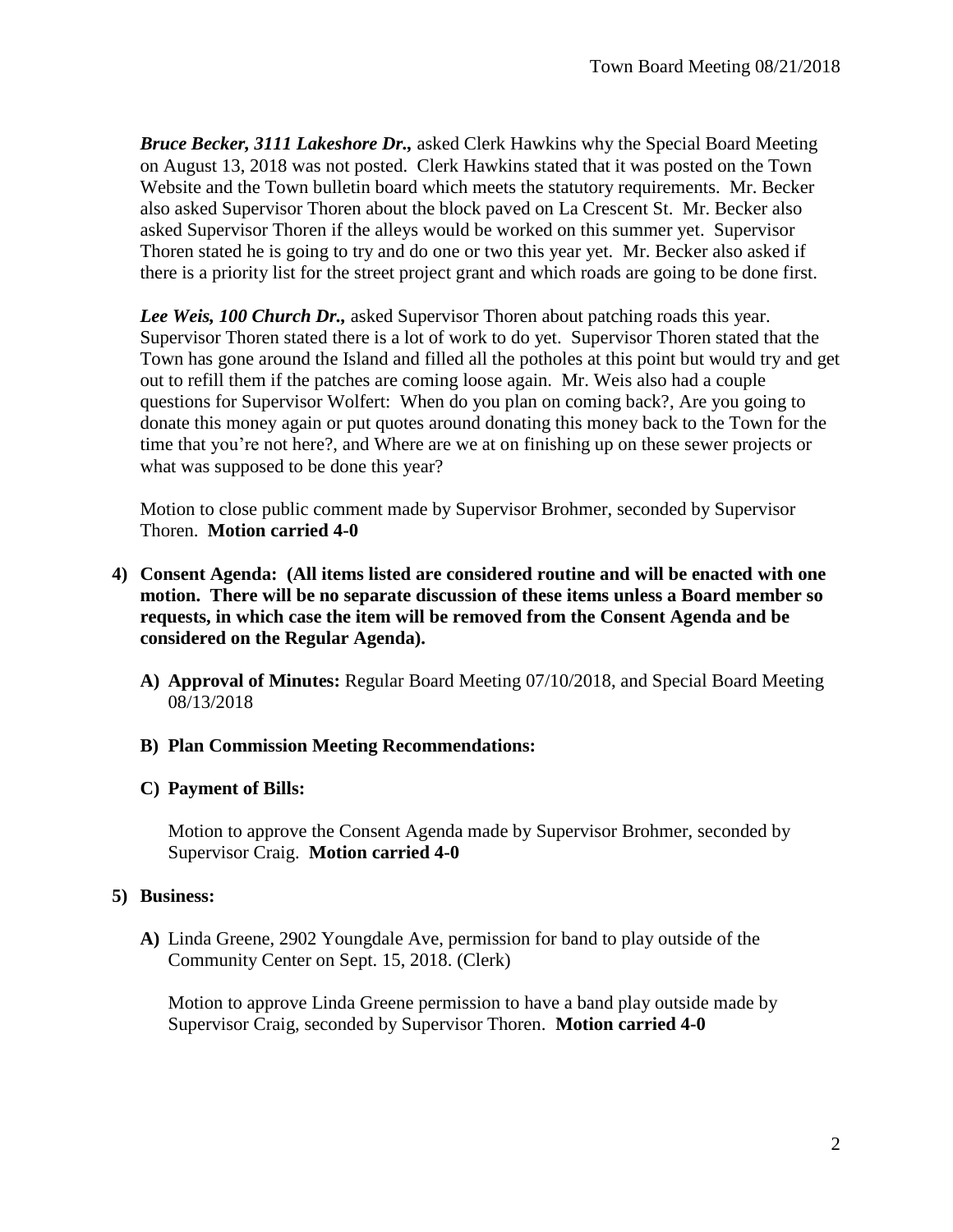**B)** Steve Earp, 1212 Bainbridge St., request for annual burn permit. (Clerk)

Motion to approve Steve Earp's request for an annual burn permit made by Supervisor Thoren, seconded by Chairman Schaller. **Motion carried 4-0**

**C)** Larry Bjerkos, 1210 Bainbridge St., request for annual burn permit. (Clerk)

Motion to approve Larry Bjerkos's request for an annual burn permit made by Supervisor Brohmer, seconded by Chairman Schaller. **Motion carried 4-0**

**D)** Acceptance of the CDBG Grant Award Letter. (Chair)

Motion to accept the CDBG Grant Award Letter made by Supervisor Brohmer, seconded by Chairman Schaller. **Motion carried 4-0**

**E)** Approval of engineering contract for CDBG Project. (Chair)

Motion to approve the engineering contract to Cedar Corporation for CDBG Project made by Supervisor Brohmer, seconded by Supervisor Thoren. **Motion carried 4-0**

**F)** Approval for Administrative Service with Cedar Corp. for CDBG Grant Administration. (Chair)

Motion to approve Administrative Service with Cedar Corp. for BDBG Grant Administration made by Supervisor Thoren, seconded by Chairman Schaller. **Motion carried 4-0**

**G)** Review Fire Department recommendation on replacement of Fire Engine 2. (Chair)

Chairman Schaller stated that the Town is moving forward with the replacement of Fire Engine 2. Chief Nate Melby handed out a worksheet that the Fire Department used to rank several options. A Rosenbauer FX Rear Mount Panel ranked highest. Cost of the new engine would be \$488,300. There are slight discounts if paid up front in full in the amount of \$17,300 or if the Town paid \$235,805 up front for the cost of the chassis, the final cost of the truck would be \$479,250. The Rosenbauer option also allows for the Town to have a loaner truck while the new truck is in production. Clerk Hawkins suggested putting at least \$150,000 down this year so that the Fire Department can get the manufacturing started. The Town can make up any differences when the loan application is submitted to the State.

Motion to move to next agenda item and come back later tonight made by Supervisor Thoren, seconded by Supervisor Brohmer. **Motion carried 4-0**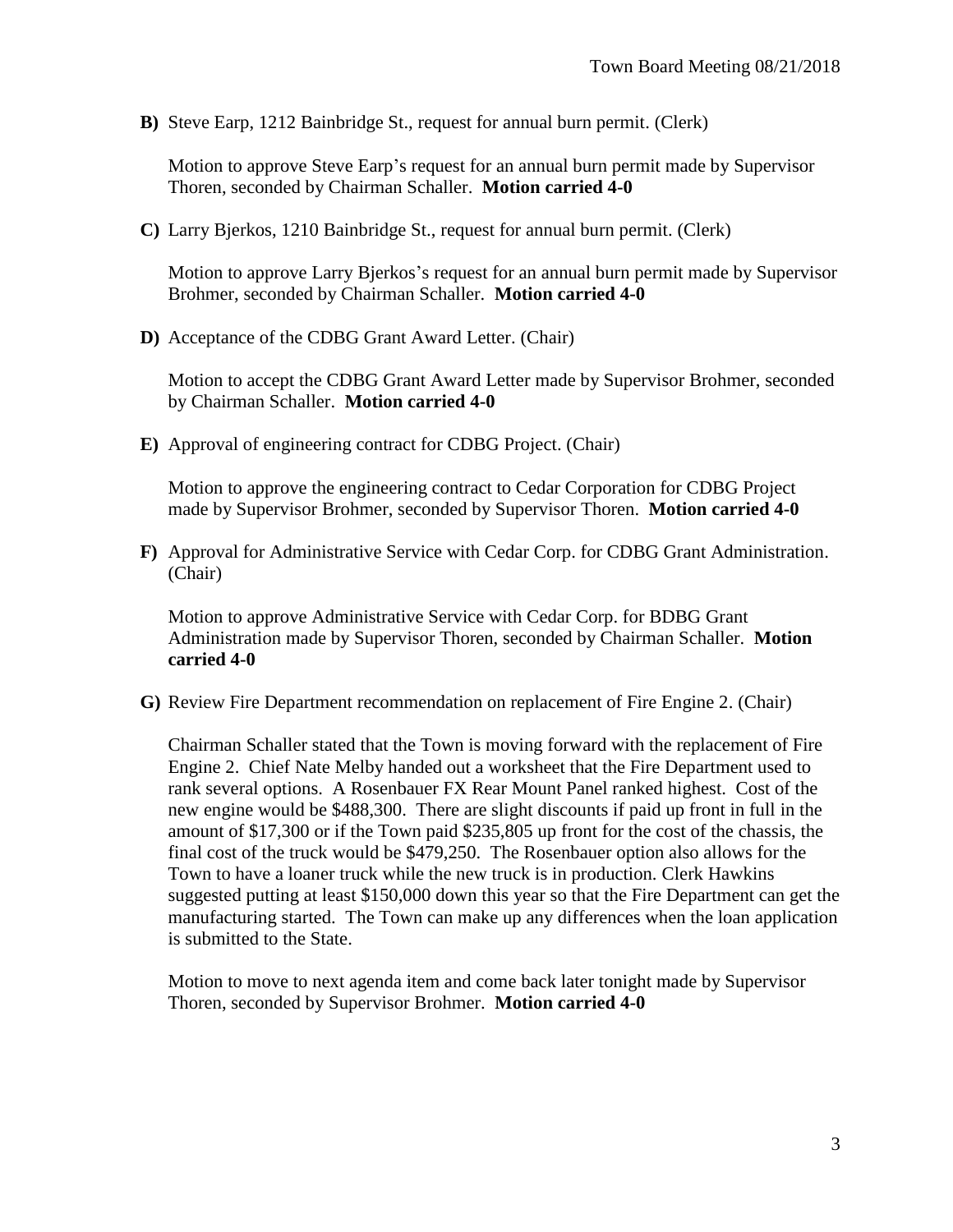**H)** Approval of Resolution #2018-8 regarding Town Transportation Aid. (Chair)

Motion to approve Resolution #2018-8 made by Supervisor Thoren, seconded by Chairman Schaller. **Motion carried 4-0**

**I)** Place an order for the purchase of a 2019 squad vehicle to be included in the 2019 budget. (Gavrilos)

Chief Andrew Gavrilos is asking the Board to replace the 2010 Chevy Impala. Chief Gavrilos presented three options to the Board to include a 2019 Ford Explorer to match the current fleet. The base price of the Police Interceptor Utility is \$27,569. Chief Gavrilos is asking for \$50,000 total to purchase and retro fit the interior. Chief Gavrilos would like to place the order by September 21, 2018 to guarantee the price and availability with payment on delivery next year. Clerk Hawkins suggests a loan taken out this year for 2018 taxes payable 2019.

Motion to approve the purchase of the squad car before September  $15<sup>th</sup>$  that will not only save us \$8000.00 going forward but will also save us the purchase of new equipment for the vehicle because the current equipment will not fit made by Supervisor Brohmer, seconded by Supervisor Thoren. **Motion carried 4-0**

**G)** Review Fire Department recommendation on replacement of Fire Engine 2. (Chair)

Chairman Schaller would like to give the go ahead of ordering the new engine. The suggestion would be to pay for the chassis in January or February 2019 to get the \$9000.00 discount. The loan amount will be discussed at a later meeting.

Motion to authorize Chief Melby to fiduciary responsibilities for the contract of a Rosenbauer FX Rear Mount Panel Fire Truck with a payment of \$235,805 at the time of the chassis completion made by Supervisor Thoren, seconded by Chairman Schaller. **Motion carried 4-0**

## **6) Public Comment:** *(limit 3 minutes per person)*

Motion to receive public comment made by Supervisor Brohmer, seconded by Chairman Schaller. **Motion carried 4-0**

*Dale Wetterling, 2700 Del Ray Ave.,* would like to have a meeting to discuss with the committee or group from July regarding drainage issues on Del Ray Ave. in the near future. Supervisor Thoren would be willing to get together soon as well.

*Jeff Foellmi, 1503 Caroline St.,* wanted to talk about the fire work permits again. Mr. Foellmi mentioned that the item was not placed back on the agenda this month and would like to see it soon.